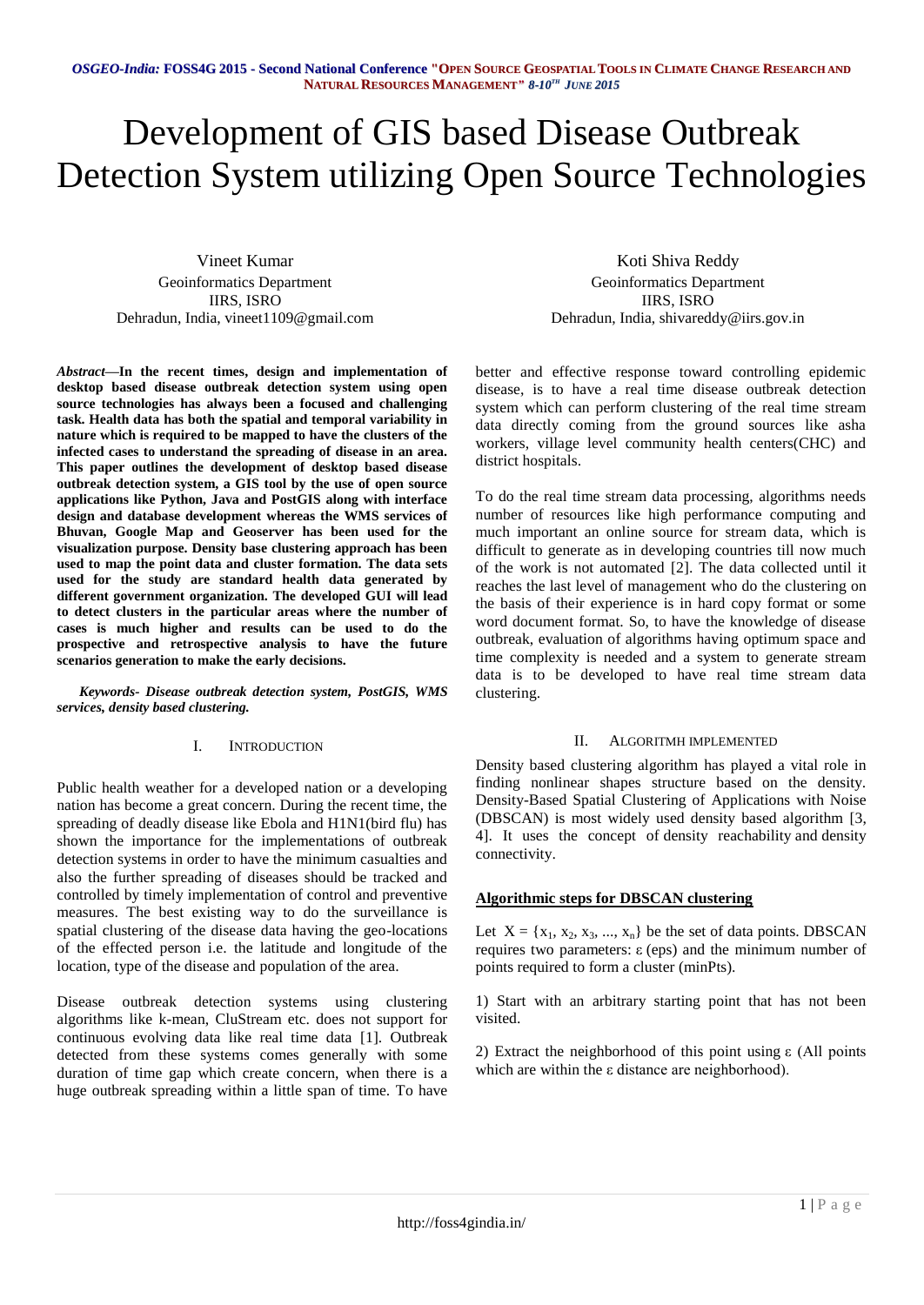### OSGEO-India: FOSS4G 2015 - Second National Conference "OPEN SOURCE GEOSPATIAL TOOLS IN CLIMATE CHANGE RESEARCH AND **NATURAL RESOURCES MANAGEMENT***" 8-10 TH JUNE 2015*

3) If there are sufficient neighborhoods around this point then clustering process starts and point is marked as visited else this point is labeled as noise (Later this point can become the part of the cluster).

4) If a point is found to be a part of the cluster then its ε neighborhood is also the part of the cluster and the above procedure from step 2 is repeated for all ε neighborhood points. This is repeated until all points in the cluster is determined.

5) A new unvisited point is retrieved and processed, leading to the discovery of a further cluster or noise.

6) This process continues until all points are marked as visited.

# **Analysis:**

- O(m) Space Complexity
- Using KD Trees the overall Time Complexity reduces to  $O(m * logm)$  from  $O(m^2)$  [5,6]

# **Advantages**

1) Does not require a-priori specification of number of clusters.

2) Able to identify noise data while clustering. 3) DBSCAN algorithm is able to find arbitrarily size and arbitrarily shaped clusters [7,8].

### III. SYSTEM IMPLEMENTATION

Python PYQt module has been used for development for system interface. Cluster file output has been displayed in webview. A selection panel has been given to show outputs using google map services, bhuvan WMS and geoserver. The browser button connect the code to the database having latitude, longitude and the number of cases in that area.

| <i>Inputs</i>        | <b>Description</b>                                          |  |  |  |  |
|----------------------|-------------------------------------------------------------|--|--|--|--|
| <b>District Name</b> | Name of the district to be mapped                           |  |  |  |  |
| Disease Vector       | Name of the diseaseto be clustered                          |  |  |  |  |
| Database File        | Database file containing lat, long<br>and case information. |  |  |  |  |

When the system starts, the first step is to select the district for which the case data information is available, than the disease to clustered in entered, after the connection is set up with the database file to get the required values. The clusters generated by algorithm processing can be viewed over google map

service or with the help of geoserver or by bhuvan wms service. Downloaded files are the shape files of the clusters.

## IV. RESULT AND CONCLUSION

The developed system uses the algorithm taking latitude and longitude as input values and classifying them into the respective clusters. The lat, long point going into the cluster depends on the density and the distance from the center of the circular cluster. Fig.1. Shows the output of the dbscan algorithm implemented in python.

| File Edit Shell Debua Options Windows Help   |  |
|----------------------------------------------|--|
| (30.02000, 77.94411) Delongs to some cluster |  |
| (30.52192, 77.84409) belongs to some cluster |  |
| (30.61262, 77.87491) belongs to some cluster |  |
| (30.64546, 77.81507) belongs to some cluster |  |
| (30.83901, 77.94217) belongs to some cluster |  |
| (30.84766, 77.78526) belongs to some cluster |  |
| (30.56473, 77.87386) belongs to some cluster |  |
| (30.55177, 77.90416) belongs to some cluster |  |
| (30.64596, 77.88086) belongs to some cluster |  |
| (30.68658, 77.84562) belongs to some cluster |  |
| (30.58764, 77.81678) belongs to some cluster |  |
| (30.6075, 77.89214) belongs to some cluster  |  |
| (30.77751, 77.80851) belongs to some cluster |  |
| Cluster: 0                                   |  |
| (30.75037, 77.99674)                         |  |
| (30.73169.77.06895)                          |  |
| (30.58097, 77.81841)                         |  |
| (30.68834, 77.76002)                         |  |
| (30.70031, 77.80014)                         |  |
| (30.72899, 77.8889)                          |  |
| (30.67767, 77.93033)                         |  |
| (30.68218, 77.91937)                         |  |
| (30.75276, 77.85405)                         |  |
| (30.73297, 77.87513)                         |  |
| (30.75845, 77.81883)                         |  |
| (30.17596, 78.12403)                         |  |

Fig. 1. DBSCAN Clustering Algorithm

Figure 2 shows the interface design developed for the disease outbreak detection system, consisting of input data panel having the district, disease vector and database input fields, output data format usng bhuvan, google and geoserver services and webview to display the cluster outputs.



Fig. 2 Disease Outbreak Detection System Interface

After connecting to a database the lat, long and the case information will be enterd into the system which on processing will give clusters that be dispalyed on google map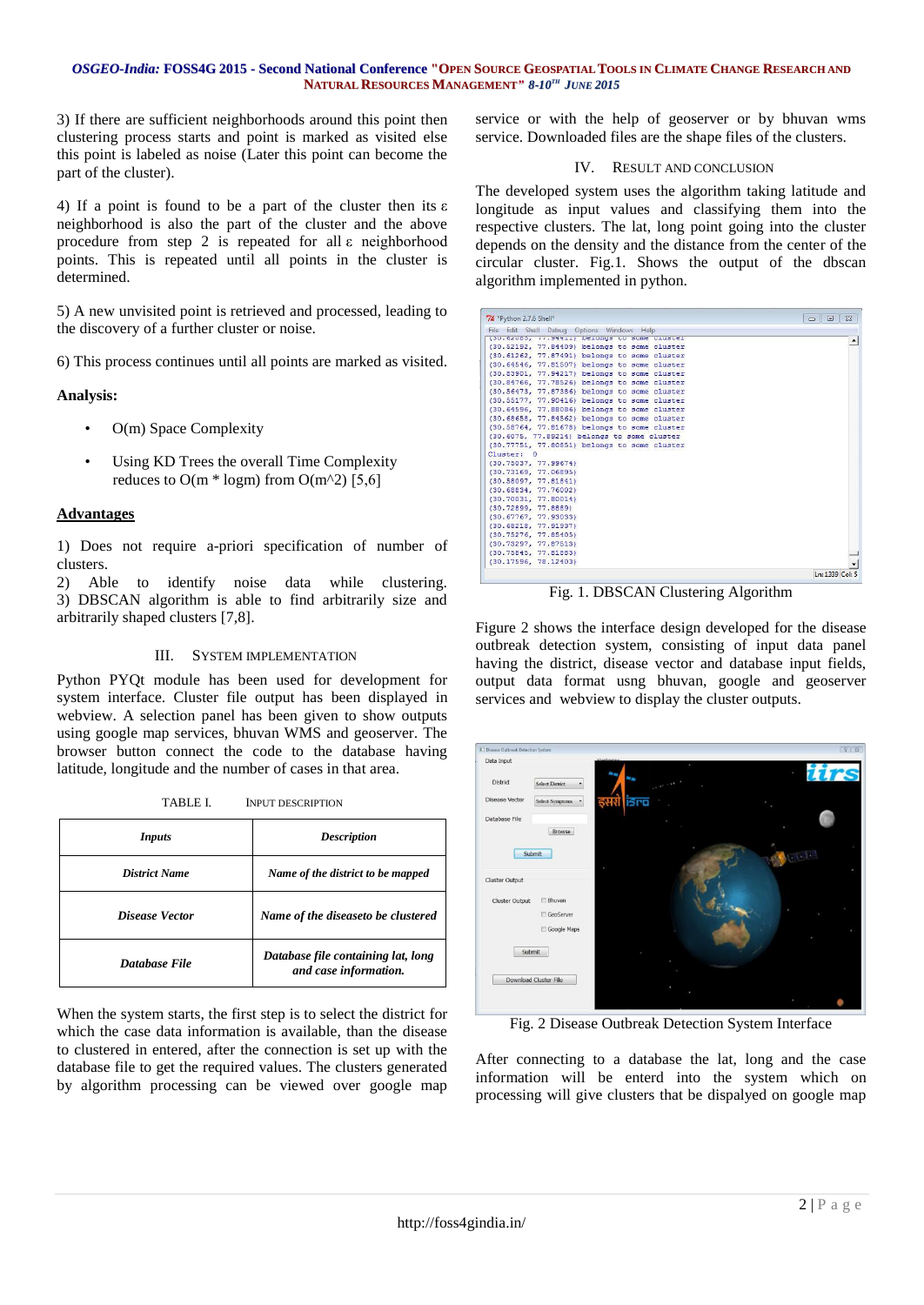### OSGEO-India: FOSS4G 2015 - Second National Conference "OPEN SOURCE GEOSPATIAL TOOLS IN CLIMATE CHANGE RESEARCH AND **NATURAL RESOURCES MANAGEMENT***" 8-10 TH JUNE 2015*

service. Fig. 3 shows the individual points on the map on zoom level 1. On zoom out the points will merge and will be dispalyed on different colour clusters. Fig 4 and fig 5 are displaying the clusters on diffrenent zoom levels.



Fig 3 Individuals points on google maps



Fig 4. Clusters of different colours and size



Fig 5. Clusters of complete data higher number of cases.

We can also display the outputs in form of clusters shape files on geoserver. Fig 6 shows the output using geoserver. On clicking the cluster we can get the information of number of cases, total area covered, total population and other clluster related information.

| Data Input                 |                        | Mealivation                             |                                   |               |              |                |                                                |
|----------------------------|------------------------|-----------------------------------------|-----------------------------------|---------------|--------------|----------------|------------------------------------------------|
|                            |                        | 眉                                       |                                   |               |              |                |                                                |
| District<br>Dehradun       | ٠                      |                                         |                                   |               |              |                |                                                |
| <b>Disease Vector</b>      | Fever less than 7 di * | ۰                                       |                                   |               |              |                |                                                |
| Database File<br>data.json | Browse                 |                                         |                                   |               |              |                |                                                |
| Submit                     |                        | Ξ                                       |                                   |               |              |                |                                                |
| Cluster Output             |                        |                                         |                                   |               |              |                |                                                |
| <b>Cluster Output</b>      | Bhuvan                 |                                         |                                   |               |              |                |                                                |
|                            | V GeoServer            |                                         |                                   |               |              | $\overline{a}$ |                                                |
|                            | Google Maps            |                                         |                                   |               |              |                |                                                |
| Submit                     |                        |                                         |                                   |               |              |                |                                                |
| Download Cluster File      |                        | Scale = $1:260K$<br>spacetime-multi.col |                                   |               |              |                | 77.91117, 30.40340                             |
|                            |                        | fid                                     | CLUSTER LOC_ID LATITUDE LONGITUDE |               |              |                | RADIUS START_DATE END_DATE NUMBER_LOC TEST_ST/ |
|                            |                        | spacetime-<br>multi.col.5               | Fatehpur5 30.46133 77.75685       | 3.13181745313 | $\mathbf{3}$ | s              | 12.6249960                                     |
|                            |                        | ¥E.                                     | m                                 |               |              |                |                                                |

Fig 6. Displaying cluster using Geoserver

Bhuvan services also been used to display the th cluster shape file. The shape file is displayed on bhuvan wms service